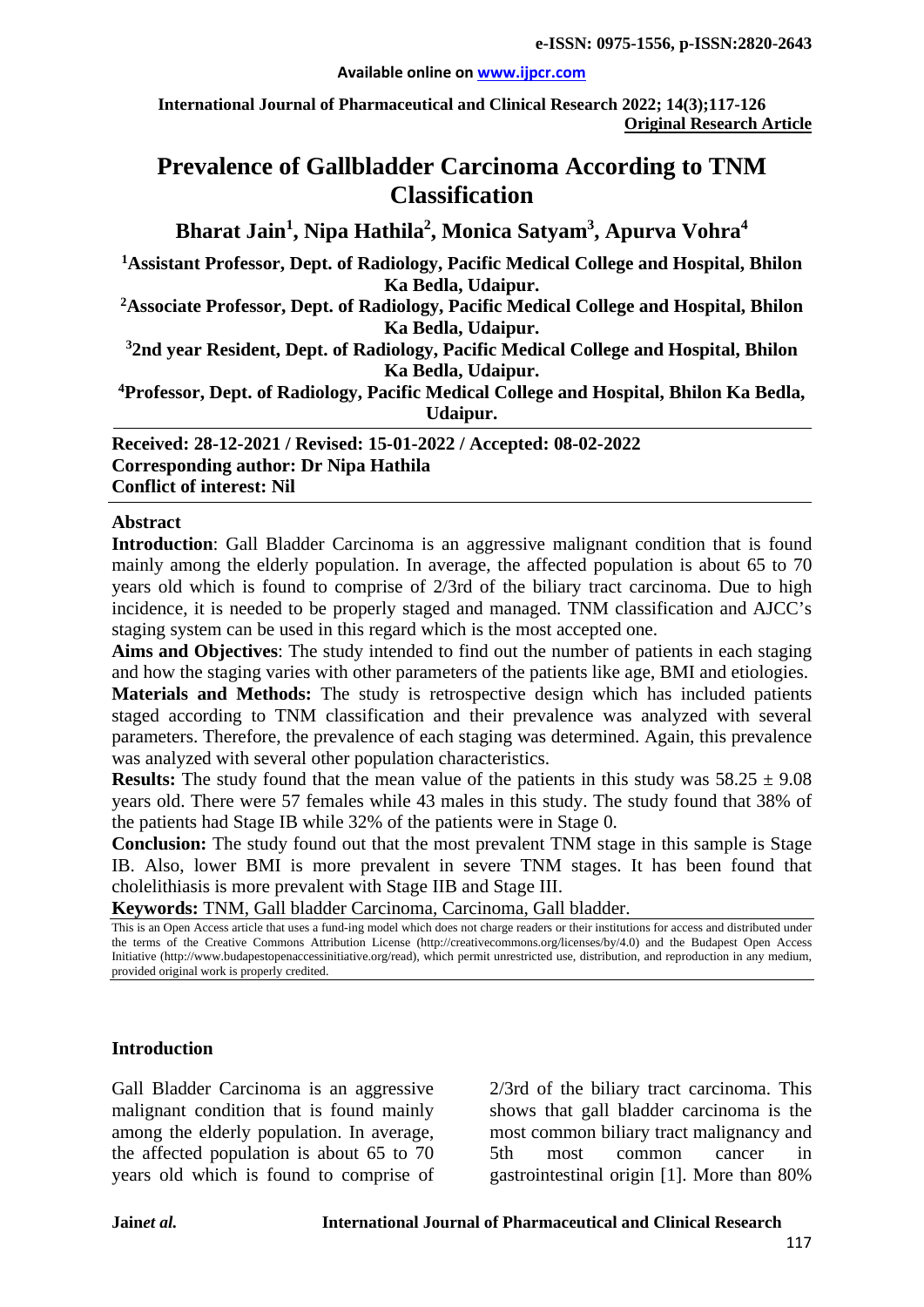of the gall bladder carcinomas are adenocarcinoma, whether it is well differentiated or moderately differentiated. The remaining percentages of Gall bladder carcinomas are adenosquamous type, squamous type or undifferentiated type. Minor percentage also pertains to neuroendocrine type, sarcoma or lymphoma [2].

In case of gall bladder carcinoma, the malignant growth occurs in fundus region of gall bladder (about 60%), body of the gall bladder (about 30%) and about 10% in the neck of the gall bladder. The pathological process of gall bladder malignancy occurs in a range of 5 to 15 years. This accounts for pathological changes like dysplasia, metaplasia, carcinoma in-situ and invasion of the tumour tissue. Histologically, gall bladder tumour comprises of several layers like mucosa, lamina propria, smooth muscle layer, perivascular tissue (connective tissue type) and serosal layer. This was studied by the direct invasion of the gall bladder tumour. Another point to be noted is that the gall bladder lacks the submucosal layer [3].

Serosa is not present in the region where gall bladder is connected to the liver which basically makes very easier for the gall bladder tumour to invade liver. Hence, direct penetration of the gall bladder tumour into liver is the most common type in this carcinoma. The direct spread of gall bladder cancer is the most common type found. There are other routes through which the carcinoma can spread. They are lymphatic spread, peritoneal spread, spreading through hematogenous route. In majority of direct spread to liver, hepatic section 4th and 5th are affected. Apart from this, bile duct, colon, duodenum, abdominal viscera are also affected by the direct spread. Metastasis to liver is the mostly resulted from direct spread and also due to the invasion into portal tract.

Lymphatic spread can also affect portal tract [4].

During the surgery of the tumour, the staging is done based on several factors like invasion depth, lymph nodes invasion and involvement, spread of the tumour to the adjacent anatomical structures, whether metastasis occurred or not. This staging is in accordance with TNM staging protocol defined by American Joint Committee On Cancer (AJCC) [5]. The grouping of TNM staging is well known and its evidence is well accepted throughtout the world. Stage 0 defines the cancer tissue has spread insitu (Tis, N0, M0). Stage 1 implies a tumour which is present inside the gall bladder and did not spread till that time (T1, N0, M0). Stage IIA implies the extension of connective tissue (perimuscular) but has not significantly spread elsewhere (T2, N0, M0). In stage IIIA, a tumour spread outside the gall bladder but nearby arteries and veins still have not affected [6]. Even no lymph node get affected in this stage or any other anatomical structure (T3, N0, M0). In stage IIIB, nearby lymph node has affected but arteries and veins still not affected by the tumour invasion or other structures are spared (T1 or T2 or T3; N1; M0). Stage IVA is characterized by the spread of tumour to nearby arteries and veins or lymph nodes. In this stage, the spread occurs upto other parts of the body (T4, N0 or N1, M0). Stage IVB implies any tumour which has spread to the other parts of the body (any T, any N, M1) or tumour which has affected the distant lymph node. This stage also includes the tumour that has not metastasized (any T grading, N2, M0). In this stage, there can be metastasis or no metastasis with distant lymph node affected [7].

The current accepted staging system (TNM staging) was devised by AJCC  $(7<sup>th</sup>$ edition) which shows the prognostic characteristics of the tumour and can be utilized for planning the effective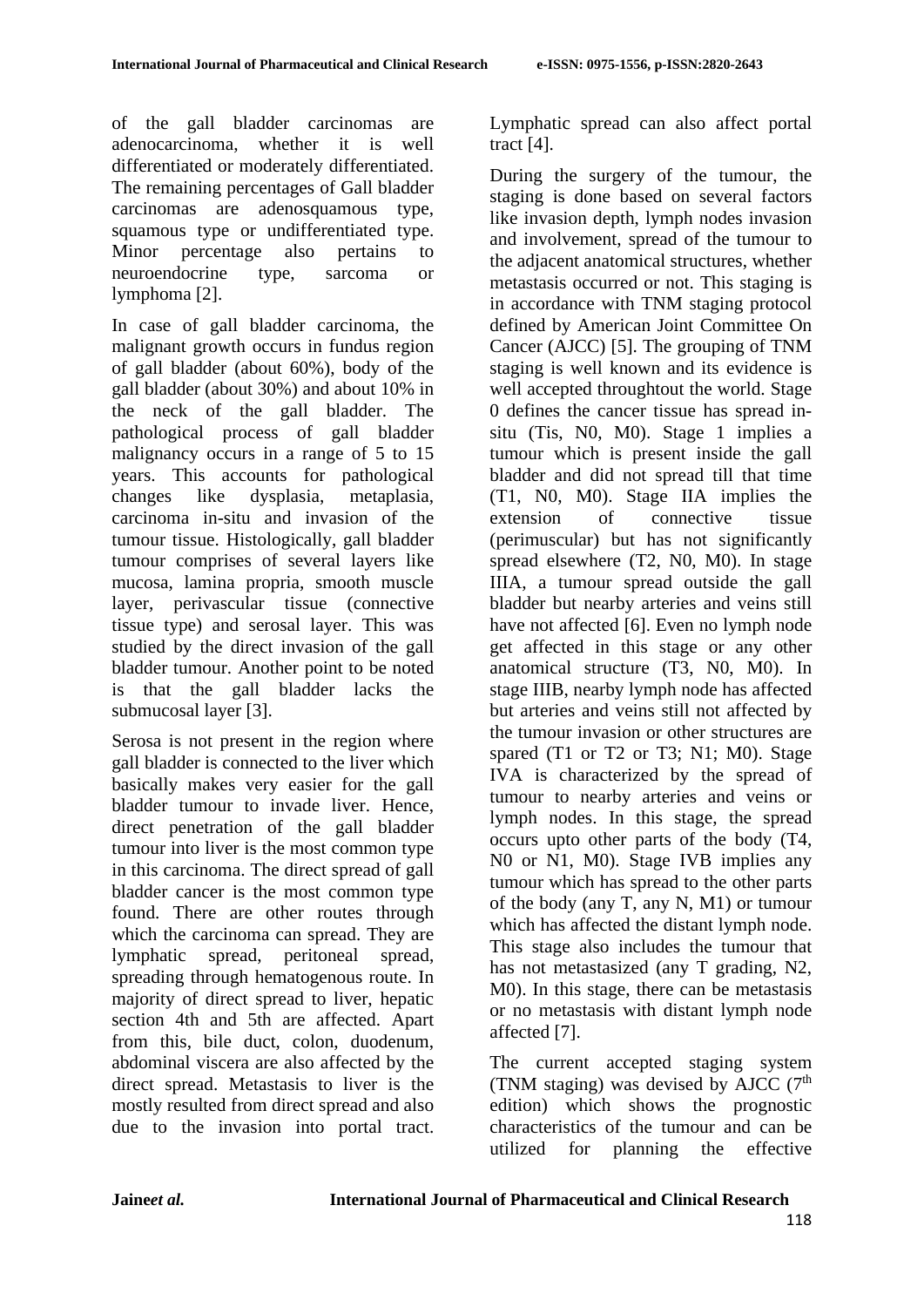management for an individual patient. Several factors are considered while staging which ultimately give clue to the clinicians about the status of the tumour in each patient which helps the clinician to execute the management. From the staging itself, the clinician can understand nodes involvement, depth of the tumour invasion, regions where the tumour has invaded, spread to the distant organs, etc. TNM staging is upgraded and revised continuously to maintain its efficiency and applicability. The earliest stages like Stage I and II without nodal involvement can be well managed by the surgical procedure. T1 occurs with nodal involvement and T1B are associated with nodal involvement in 10% to 20% of the patients. In T2, nodal involvement is also common in about 30% of the patients while T3 and T4 have nodal involvement in about 80% of the cases [5].

The advanced stages like T3 and T4 are defined as locally advanced condition which is not possible to simply resect. T3 staged tumour perforates serosal layer and also involve the end organs, most commonly the liver tissue while T4 involve the vascular structures and other end and distant organs. N1 staging implies the lymph node involvement which is restricted to the porta hepatis and in N2 staging, distant nodes also get involved. Any tumour with N1 classification, is staged at IIIB and N2 is staged at IVB. If distant nodes are affected, then, mostly they are aortocaval, periaortic, retropancreatic, superior mesenteric and celiac nodes situated around celiac artery. Stage III locally progress and regional nodal involvement are now a days resectable. Stage IV is considered to be unresectable T4 or IVA staging, if distant metastasis is present. Hematogenous spread occurs to liver, peritoneum, pleura and lungs as well [5,6].

## **Aims and Objectives**

The study aimed to find out the TNM staging prevalence and their variation with other parameters in the sample like the age of the patients, Body Mass Index (BMI) and prevalence of major etiology with respect to the TNM staging.

## **Materials and Methods**

The study was conducted between November 2019 and December 2021 which has considered 100 patients. The included patients are those who visited our outpatient department and were diagnosed with gall bladder carcinoma. The patients, who did not continue diagnostic procedure in our hospital, were not considered for our study.

The included patients were staged according to TNM classification (American Joint Committee on Cancer) and their prevalence was analyzed with several parameters. Therefore, the prevalence of each staging was determined. Again, this prevalence was analyzed with several other population characteristics.

TNM classification (AJCC) was done by following the protocol as given. T denotes status of the Primary Tumor, N denotes the status of regional lymph nodes and M denotes presence of absence of metastasis. The explanation of finding and denotion of sub-classification for TNM are given in Table 1.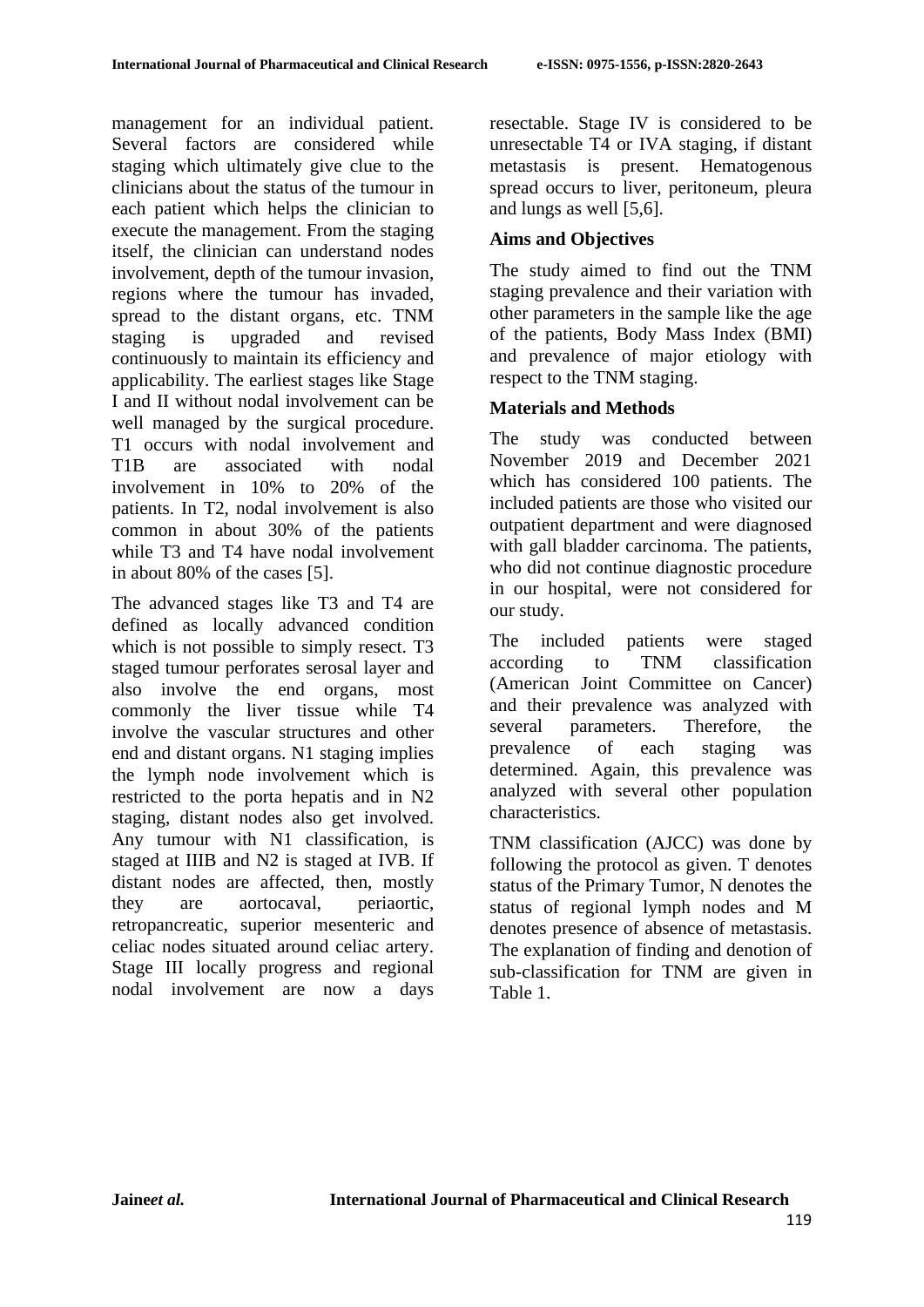| <b>Classification</b> | <b>Explanation</b>                                                                                                                  |  |  |
|-----------------------|-------------------------------------------------------------------------------------------------------------------------------------|--|--|
| T.                    | Primary Tumor / cannot be determined accurately                                                                                     |  |  |
| Тo                    | No evidence of primary tumor presence                                                                                               |  |  |
| $T_{is}$              | Carcinoma in-situ                                                                                                                   |  |  |
| Tı                    | tumor invades lamina propria layer or muscular layer. Further, Lamina<br>propria invasion is T1a and muscular layer invasion is T1b |  |  |
| $\mathbf{T}_2$        | tumor invades perimuscular connective, not extending beyond serosa                                                                  |  |  |
| T3                    | serosal perforation caused by tumor or invasion of tumor directly to adjacent<br>organ or can be both the conditions                |  |  |
| T4                    | tumor extension occurs into the liver which is more than 2 cm or into few<br>adjancent organs                                       |  |  |
| $N_x$                 | Regional lymph nodes cannot be assessed                                                                                             |  |  |
| No                    | absence of metastasis to regional lymph node                                                                                        |  |  |
| $\mathbf{N}_1$        | metastasis present in cystic duct, hilar lymph nodes or pericholedochal nodes                                                       |  |  |
| $\rm N_2$             | metastasis in peripancreatic, periduodenal, celiac, periportal or superior<br>mesenteric lymph node                                 |  |  |
| $M_{x}$               | Metastasis cannot be assessed                                                                                                       |  |  |
| $\mathbf{M}_0$        | Absence of distant metastasis                                                                                                       |  |  |
| M <sub>1</sub>        | Metastasis is present with evidences                                                                                                |  |  |

## **Table 1: TNM explanation according to its classification**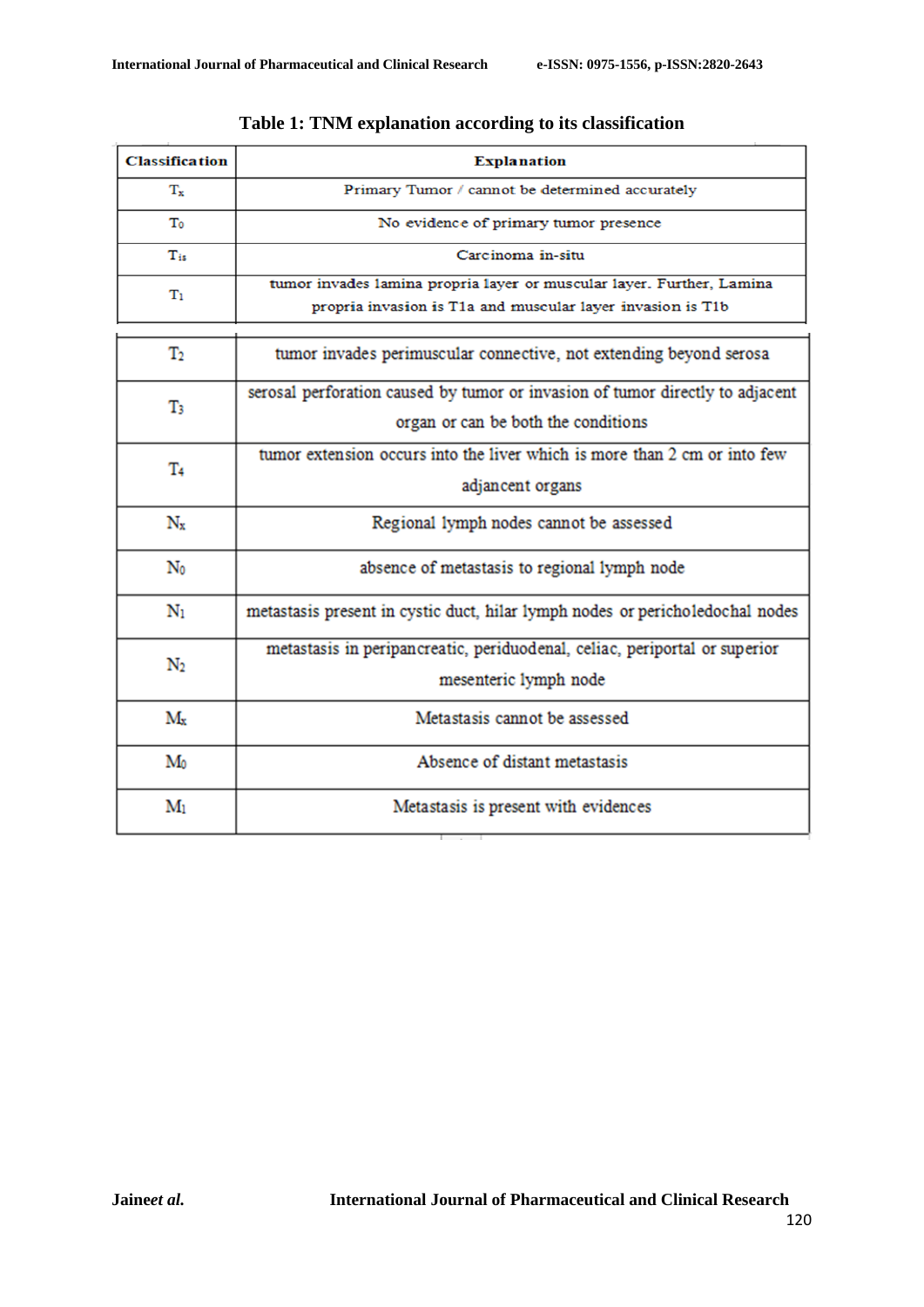**Table 2 represents the staging of Gall Bladder cancer after assessing the TNM classification.** 

| <b>Stage</b> | T              | N                       | М              |
|--------------|----------------|-------------------------|----------------|
| Stage 0      | $T_{is}$       | $\overline{\text{N}_0}$ | $M_0$          |
| Stage IA     | T1             | $\mathbf{N}_0$          | $M_0$          |
| Stage IB     | T2             | $\mathbf{N}_0$          | $M_0$          |
| Stage IIA    | T3             | $\mathbf{N}_0$          | $M_0$          |
| Stage IIB    | T1 or T2 or T3 | $N_1$                   | $M_0$          |
| Stage III    | T <sub>4</sub> | Any N                   | $M_0$          |
| Stage IV     | Any T          | Any N                   | $\mathbf{M}_1$ |

**Table 2: Staging of Gall Bladder Cancer according to TNM classification**

#### **Results**

The study found that the mean value of the patients in this study was  $58.25 \pm 9.08$ years old. There were 57 females while 43

males in this study. The study has found that older ages more than 60 years old is more vulnerable to severe TNM stage of gall bladder carcinoma.

percentage of males and females.



**Figure 1: The age distribution of patients in**

It was found that there are more females than males in the study. Figure 2 shows the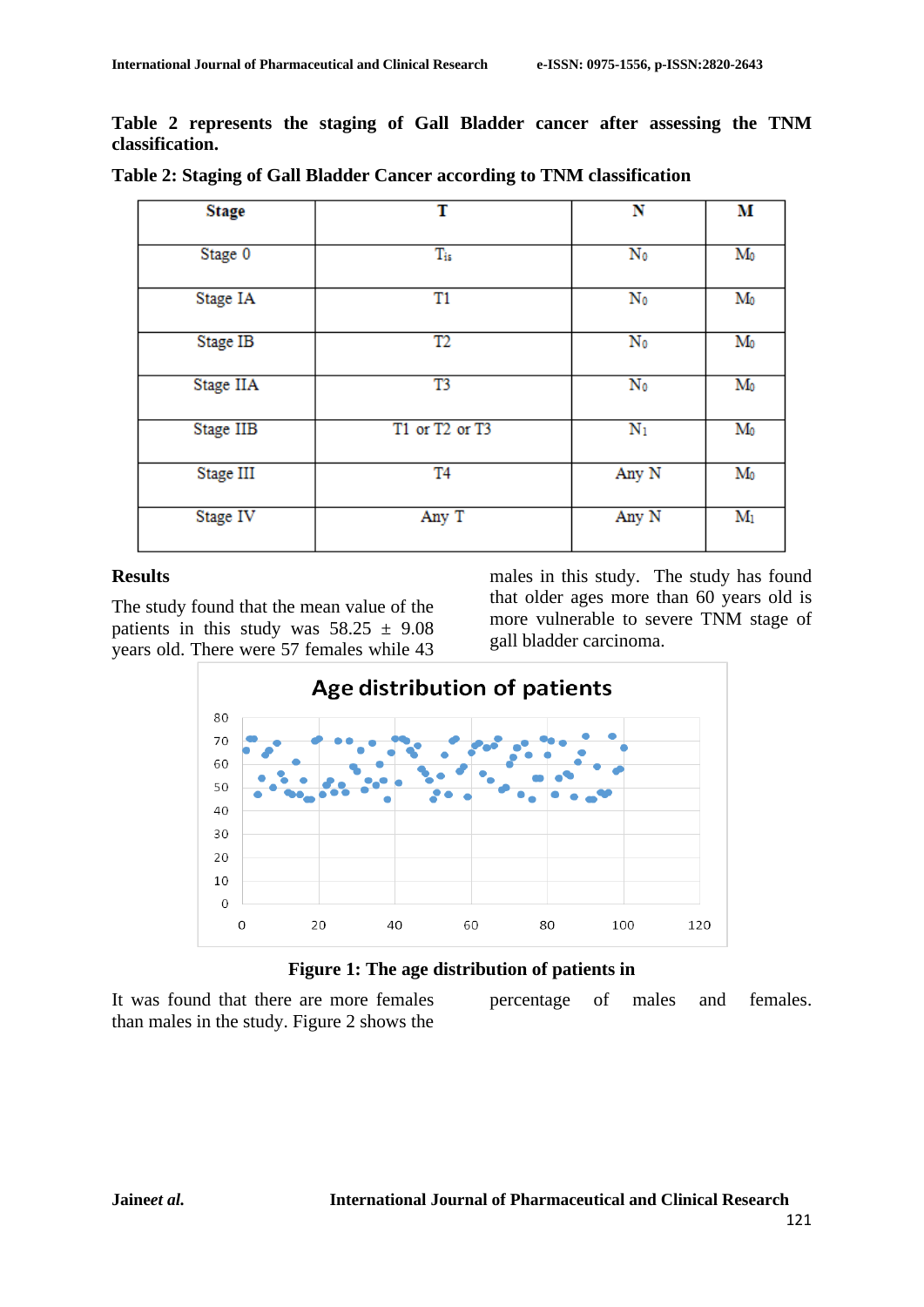

**Figure 2: The percentages of males and females in this study**

The study found that 38% of the patients had Stage IB while 32% of the patients were in Stage 0. The study also found that there were 26% of the patients who were

classified as Stage IA. Although very less, the study showed 3% of patients had Stage IIB and only 1% of patient was in Stage III.





The study notably found that Body Mass Index (BMI) decreases with increasing TNM stages in terms of severity. The patients with TNM stage III and stage IIB were found to have BMI < 18 which is lower than the normal. The patients with

Stage 0 and Stage IA had normal BMI and some even with tendency towards overweight. Figure 4 shows the detailed variation in a graph form with respect to the TNM stagings.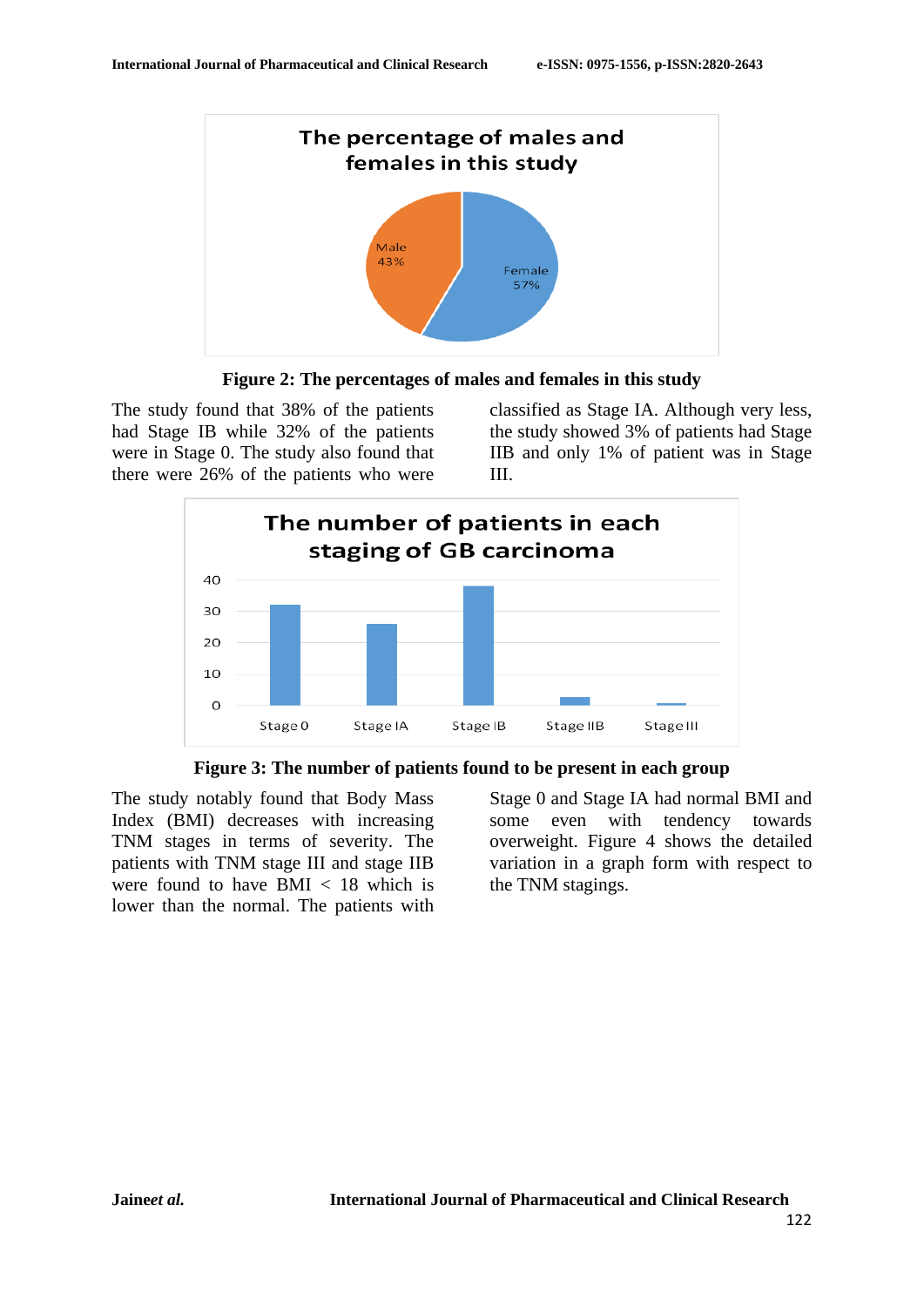

### **Figure 4: The variation of BMI with that of TNM staging**

The study further reveals that the major etiologies of the patients were hormonal exposure, family history, cholelithiasis and there were 32 patients whose etilogies were not determined. The study revealed that severe TNM stages are more prevalent with cholelithiasis as the etiology while

hormonal exposure has played bigger role in patients with Stage I. The study further reveals that no such major etiology was determined in patients with Stage 0. Table 3 gives the details of number of patient in each stage along with their major etiology.

|                       | Major Etiologies Number of Patients Stages Found |    | <b>Number of Patients</b> |
|-----------------------|--------------------------------------------------|----|---------------------------|
| Cholelithiasis        |                                                  | ПB |                           |
|                       |                                                  | Ш  |                           |
|                       | 20                                               | IA |                           |
| <b>Family History</b> |                                                  | IΒ | 12                        |
|                       |                                                  | ĪА | 18                        |
| Hormonal Exposure 44  |                                                  | IΒ | 26                        |
| Not determined        | 32                                               |    | 32                        |

## **Table 3: Staging of Gall Bladder Cancer according to TNM classification**

#### **Discussion**

Gall bladder carcinoma is one of the well known and most often malignant condition encountered with a incidence rate of about 95% of all the biliary tract tumour conditions.

There is a essential need to diagnose the carcinoma and staging as early as possible which is likely to give better prognosis if management procedure can be started early. The pathological mechanism follows

through metaplasia-dysplasiacarcinomagrouping. Thorough pathological staging and radiological results are required for planning efficient management procedure for an individual patient [3,4].

Epidemiological examinations have recognized striking geographic and ethnic variations - exorbitantly high events in American Indians, raised in Southeast Asia, yet very low somewhere else in the America and the world. Age, female sex,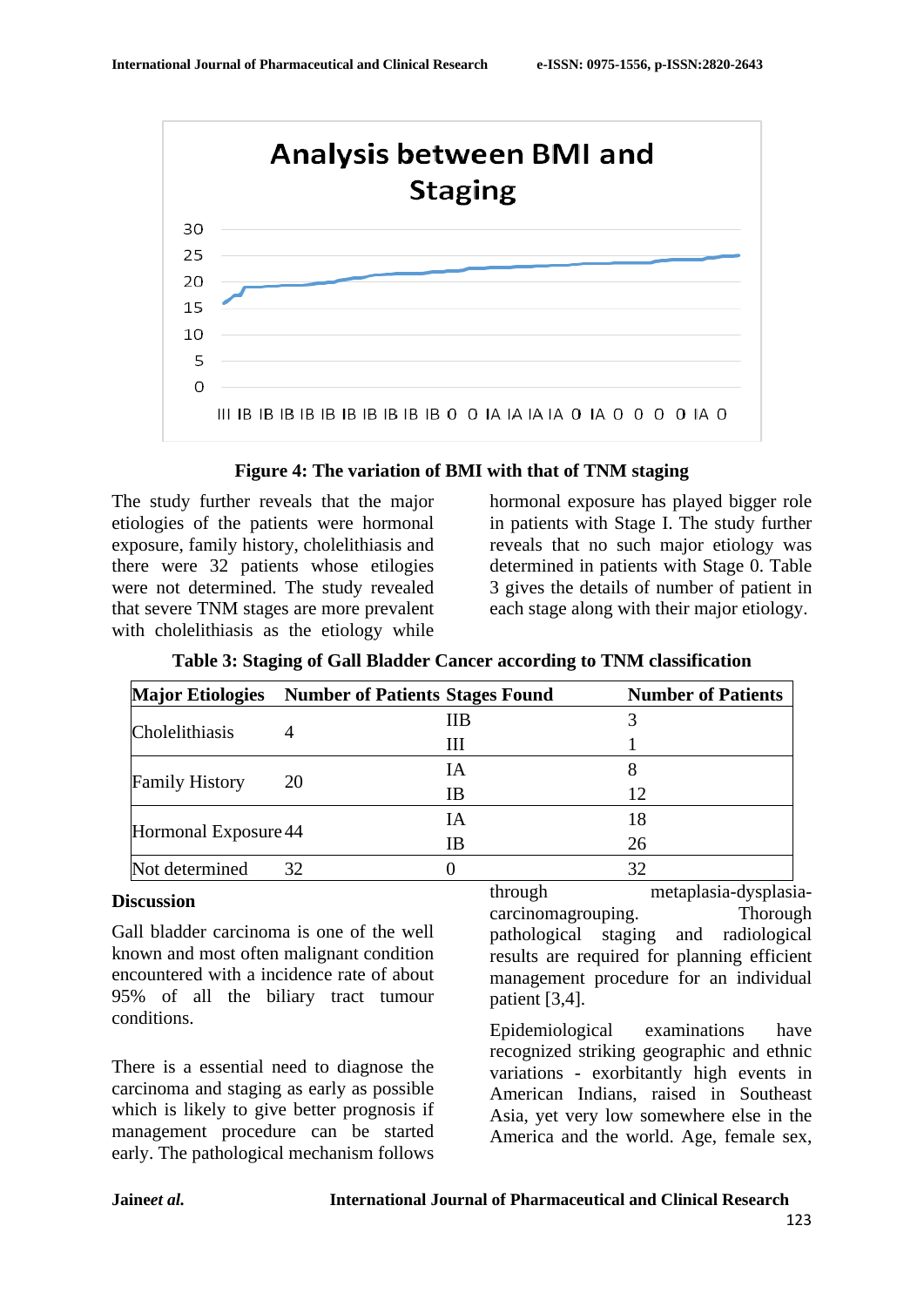inherent biliary tract abnormalities, and a hereditary inclination address significant risk factors that are changeless. Natural triggers assume a critical part in malignant growth creating in the gallbladder, best exemplified by cholelithiasis and chronic inflammation from biliary tract and parasitic contaminations[8].

Death rates intently follow frequency; those nations with the most elevated commonness of gallstones experience mortality from gallbladder malignant growth. Obscure side effects regularly postpone the finding of gallbladder malignant growth, adding to its general progression and unfortunate result. surgery addresses the main potential for a fix. A few people are lucky to be unexpectedly found to have gallbladder cancer at the hour of cholecystectomy being performed for cholelithiasis. Such an early finding is basic as a late show indicates progressed staging, nodal involvement, and conceivable repeat following endeavoured resection[9].

Continuous modification and revision in TNM classification has led American Joint Committee on Cancer (AJCC) 6th edition to bring some new changes in the staging of gall bladder staging proceess. One of the remarkable change that was brought by AJCC in 7th edition is TNM classification of T2N0M0 was re-staged as stage IB from stage II. Another remarkable was T3N1M0 was restaged as IIB from III while T4NxM0 was restaged to stage III from stage IVA. In 6th edition of AJCC's TNM classification, stage III and stage IV was not a separate staging [9,10]. It was found that 5-year survival for stage IIA, IIB, III and IV according to AJCC 6th edition, were 7%, 9%, 3% and 2% respectively. The National Cancer Database or NCDB was used for developing and improving the 6th edition and helped to form the newly introduced stages [10]. The latest changes in AJCC says that the tumour of growth more than 2cm invasion into the hepatic tissue were restaged from T4 to T3. A tumour of T4 stage (as per current specification) is characterized by as an invasion of tumour cells into the portal veins, hepatic artery or several extra hepatic organs. Again, the can with T2N0M0 TNM classification, were re-located to stage IB from stage II. In another instance, T3N0M0 and T1- 3N1M0 classification were both re-staged as II from their previous stage III. Lastly, tumour with TNM classification T4NxM0 was moved from stage IV to stage III [8- 10].

Till date, TNM classification is universally accepted staging system and prognostic determinant which is used in clinical setup with complete acceptability due to its simple design, basic pre-requisite knowledge from the patient, information regarding its spread, inputs can be obtained from the radiological exams and clinical checkups [9,11].

However, its simplicity is its main limitation. This TNM system has the inability to adapt to the advances occurring in biology and incorporate the new prognostic variables. Many disadvantages such as lack of predictive power, lack of balance and differentiation between groups, failure to account for other tumour and host factors[12].

TNM classification was distributed the  $8<sup>th</sup>$ version of Union for International Cancer Control or UICC where some notable changes were brought in T2 sub-class. Although the clinical acceptance is not sufficient for gall bladder cancer in 8<sup>th</sup>edition. The current edition was made to stage the patients more efficiently in prognostic point of view. Another study showed that over 300 patients were treated as per the TNM classification due to which their prognosis was much better [12,13].

The standards set by UICC used by other studies showed survival time between each stage which came to be less 0.05 as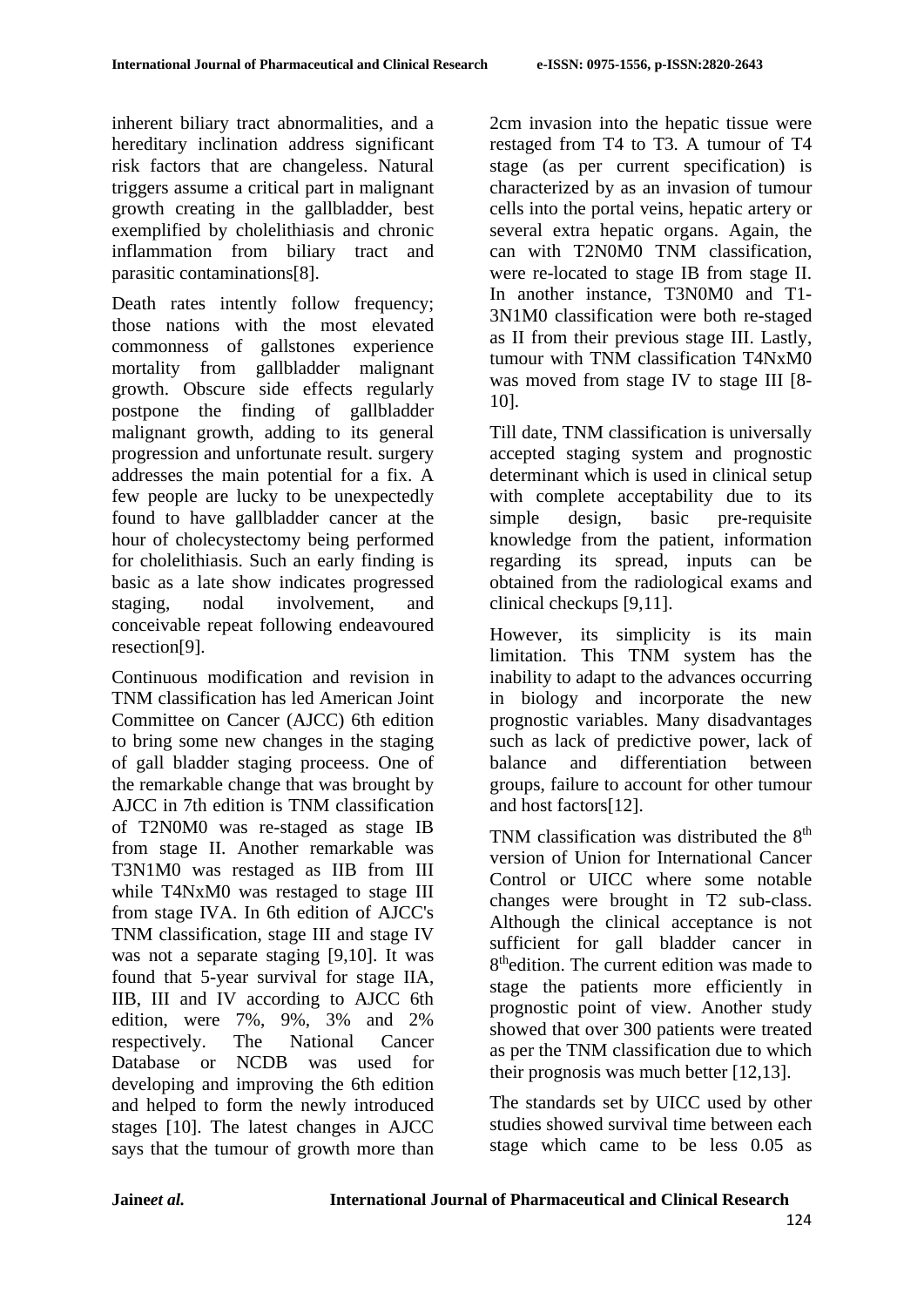significance level. The introduction of new changes in the TNM staging imply newer interpretation of T2A and T2B which is quite different from the previous staging system. This difference is statistically significant [14]. It has been found that the survival rate of stage IIA patients are far more than the patients with stage IIB which other studies have shown that this is statistically significant. Many studies have shown the significance between the stages and justified them with statistical analysis [15].

The newlly introduced "N" class implies the involvement of lymph node. Multivariate studies proved that TNM latest version is clinically efficient and useful to management. The guidelines of management procedures are clinically correlating and efficient in increasing the survival rate and to have better prognosis. The staging also highlighted the location of the tumour presence and whether they should surgically resected or not in a given situation [16].

## **Conclusion**

This current study is a centre-specific study. However, this study has came up with some notable conclusions. The study found out that the most prevalent TNM stage in this sample is Stage IB followed by Stage 0. The study also concluded that there is possible linkage with BMI and TNM stage in a way that lower BMI is more prevalent in more severe TNM stages. It has been found that cholelithiasis is more prevalent with Stage IIB and Stage III while family history and hormonal exposure are more prevalent with IA and IB. In Stage 0, there is no such major etiology found. The study effectively brought different prevalence and notable findings with respect to the TNM staging. The authors suggest that there should be more studies on larger sample size to get clearer picture of prevalence. This would help in epidemiology and diagnosis of gall

bladder carcinoma which would eventually bring effective managements.

## **References**:

- 1. Kanthan, R., Senger, J.-L., Ahmed, S., & Kanthan, S. C. (2015). Gallbladder Cancer in the 21st Century. Journal of Oncology, 2015, 1–26.
- 2. Kai, K. (2014). Gallbladder cancer: Clinical and pathological approach. World Journal of Clinical Cases, 2(10), 515.
- 3. Lazcano-Ponce, E. C., Miquel, J. F., Muñoz, N., Herrero, R., Ferrecio, C., Wistuba, I. I., Alonso de Ruiz, P., Aristi Urista, G., & Nervi, F. (2001). Epidemiology and molecular pathology of gallbladder cancer. CA: A Cancer Journal for Clinicians, 51(6), 349–364.
- 4. Shaffer, E., & Hundal, R. (2014). Gallbladder cancer: epidemiology and outcome. Clinical Epidemiology, 99.
- 5. Gallbladder Cancer Stages. (2012, June  $25$ ). Cancer.net.https://www.Cancer.net/can cer-types/gallbladder-cancer/stages
- 6. Weerakkody, Y. (n.d.). Gallbladder cancer (staging) | Radiology Reference Article | Radiopaedia.org. Radiopaedia. Retrieved March 22, 2022, fromhttps:// radiopaedia.org/articles/gallbladdercancer-staging-1
- 7. Gallbladder Cancer an overview | ScienceDirect Topics. (n.d.). Www.sciencedirect.com. Retrieved March 22, 2022. fromhttps://www.sciencedirect .com/topics/medicine-anddentistry/gallbl adder-cancer
- 8. Shaffer, E. A. (2008). Gallbladder cancer: the basics. Gastroenterology & Hepatology, 4(10), 737–741.
- 9. Randi, G., Malvezzi, M., Levi, F., Ferlay, J., Negri, E., Franceschi, S., & La Vecchia, C. (2009). Epidemiology of biliary tract cancers: an update. Annals of Oncology: Official Journal